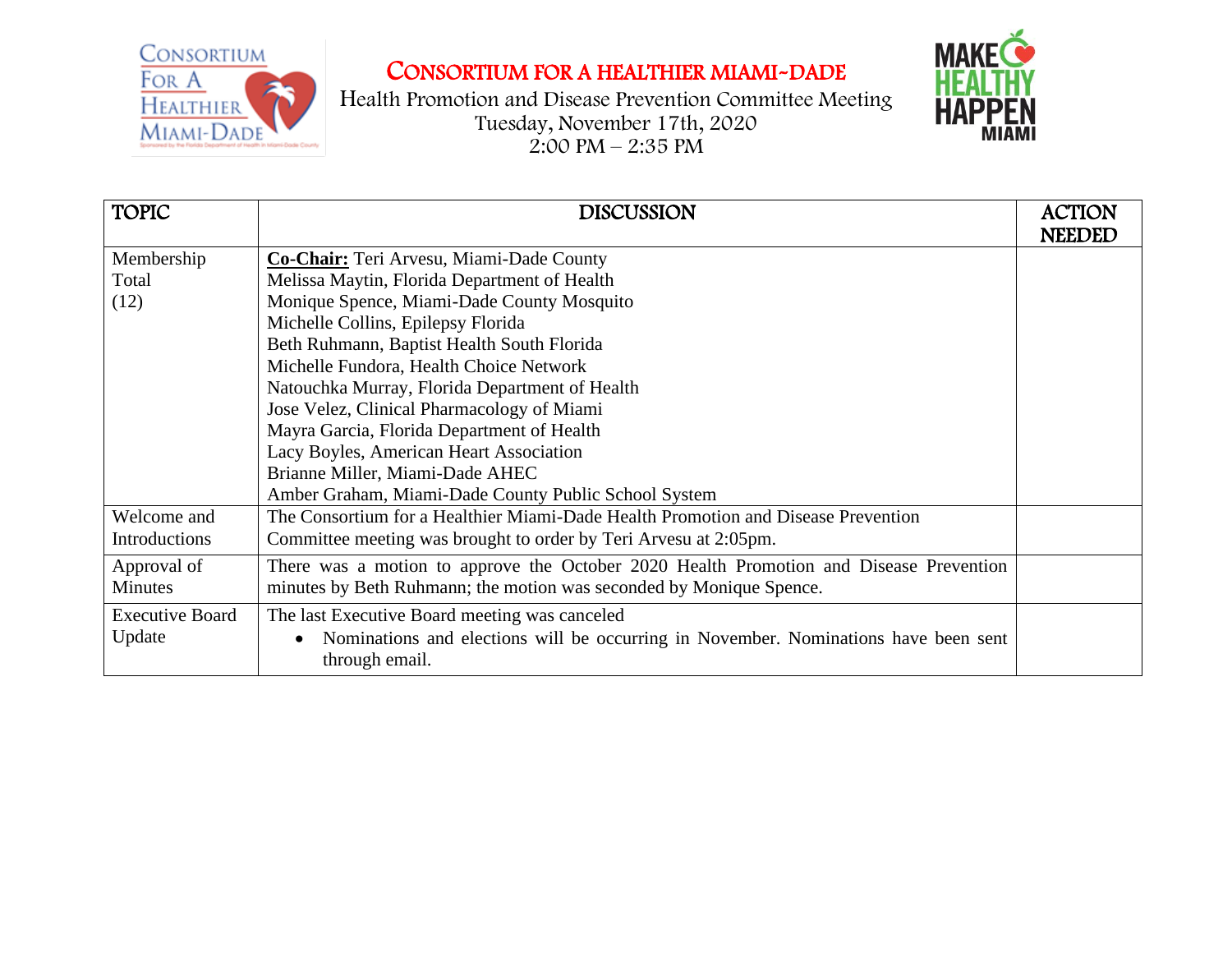

CONSORTIUM FOR A HEALTHIER MIAMI-DADE

Health Promotion and Disease Prevention Committee Meeting Tuesday, November 17th, 2020  $2:00 \text{ PM} - 2:35 \text{ PM}$ 



| By September 30, 2024, the committee will work to identify local partners to identify<br>community needs.                                                                                                                                                                                                                                                                                                                                                                                                                             |  |
|---------------------------------------------------------------------------------------------------------------------------------------------------------------------------------------------------------------------------------------------------------------------------------------------------------------------------------------------------------------------------------------------------------------------------------------------------------------------------------------------------------------------------------------|--|
| The chair asked committee members to share any ideas about what the committee<br>$\circ$<br>could work on to help address food insecurity as well as what their organizations<br>were doing to address the issue.                                                                                                                                                                                                                                                                                                                     |  |
| The American Heart Association is working with community partners and clinics<br>$\circ$<br>trying to establish if they already have a food insecurity questionnaire available. If<br>so, helping them tailor the questionnaire to make it more efficient. This also<br>includes providing clinics with proper language on how reduce stigma within<br>patients, providing them the proper resources, training staff on signing up patients<br>through SNAP or WIC, and with proper funding establishing an emergency food<br>pantry. |  |
| Miami-Dade County Public schools is still providing breakfast and lunch every day,<br>$\circ$<br>even for students who are on virtual learning. They must contact their<br>neighborhood school to pick up breakfast and lunch.                                                                                                                                                                                                                                                                                                        |  |
| Miami-Dade County 311 is still delivering food to seniors.<br>$\circ$                                                                                                                                                                                                                                                                                                                                                                                                                                                                 |  |
| Food drives are still occurring around town.<br>$\circ$                                                                                                                                                                                                                                                                                                                                                                                                                                                                               |  |
| By September 30, 2024, the committee will work to identify evidence-based practices and<br>share with the community.                                                                                                                                                                                                                                                                                                                                                                                                                  |  |
| By September 30, 2024, the committee will work to identify health needs to share at the<br>$\bullet$<br>HPDP health resource fair.<br>Due to COVID-19, the committee canceled its annual health fair that was<br>set to take place in October. Instead, the committee will collaborate with the<br>Consortium's Bounty of Health Virtual Health Fair & Drive-Thru Food<br>Distribution on Thursday, November 19th, 2020.                                                                                                              |  |
|                                                                                                                                                                                                                                                                                                                                                                                                                                                                                                                                       |  |